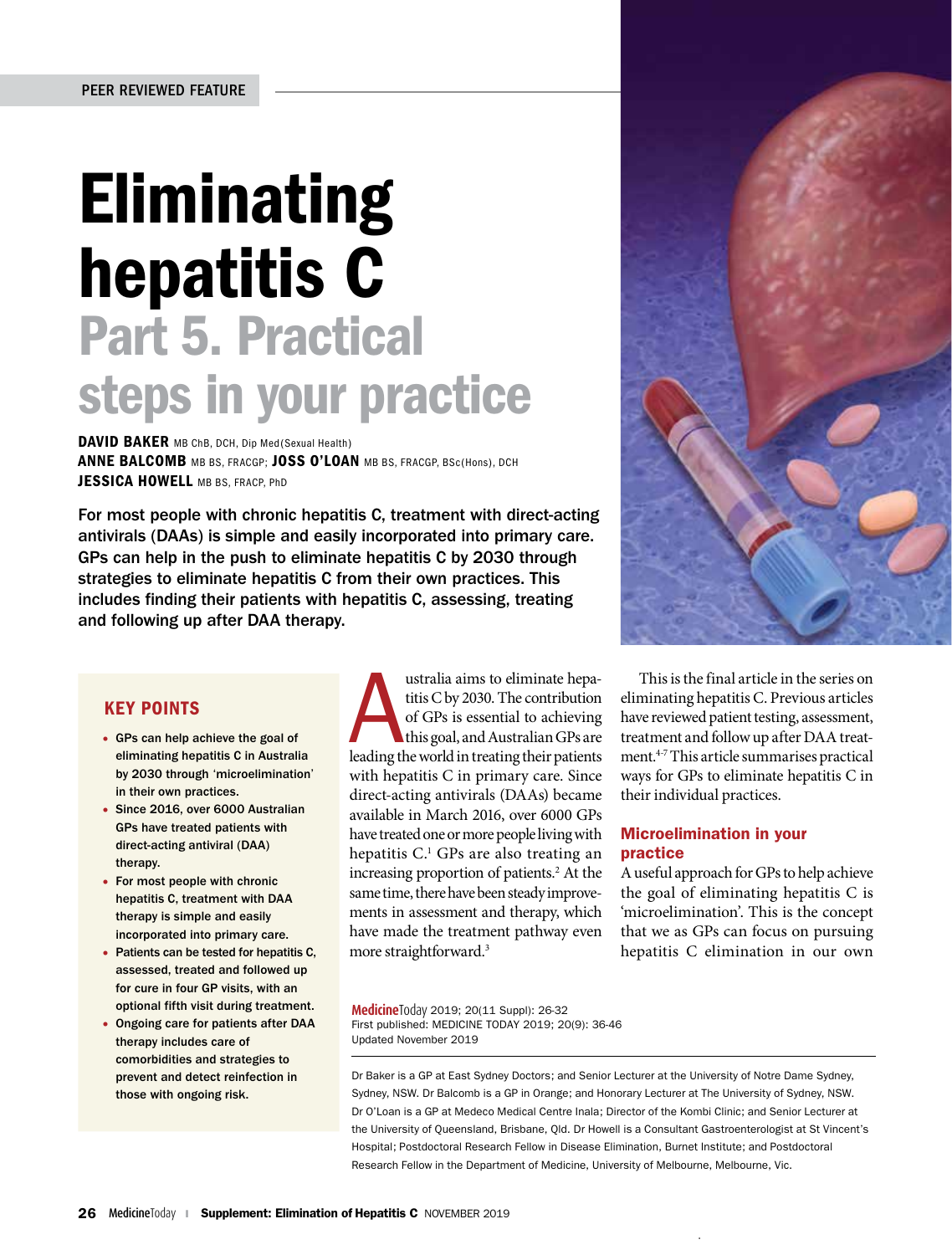

practice or community.8 This involves some planning to tailor an approach for our individual clinic. An example of a hepatitis C microelimination plan is shown in Box 1.9

Eliminating hepatitis C involves four steps: finding patients with hepatitis C, assessing, treating and following up. These steps can be achieved in four patient visits, with an optional fifth visit during treatment, as summarised in Box 2. Depending on patient circumstances, medical practitioners experienced in hepatitis C management may be able to achieve the steps in three visits.

# Find patients with hepatitis C

There are two main groups of people with hepatitis C who need DAA treatment:<sup>10</sup>

- people who are undiagnosed (estimated to be about 20%)
- those who have been diagnosed previously with hepatitis C but
- remain untreated.

© KO STUDIOS

**DKO STUDIOS** 

Both groups are important to reach.

# 1. EXAMPLE OF A HEPATITIS C MICROELIMINATION PLAN\*9

#### General

- Develop a practice plan or policy to test for and treat hepatitis C
- Support doctors and practice nurses to attend a hepatitis C training course or to undertake online courses
- Make the waiting area 'hepatitis friendly' by providing information booklets in appropriate languages
- Consider possible barriers to patients, such as stigma and discrimination, and consider whether specific training is needed
- Consider choosing a lead doctor or nurse to co-ordinate the hepatitis C elimination plan

### Finding hepatitis C

- Develop a testing and screening policy for your practice
- Promote your practice as offering hepatitis C treatment, for example on the practice website
- Set up a template for test batteries on practice computers, for example bloodborne virus testing: HCV antibody, HIV antibody, HBsAg, anti-HBc, anti-HBs
- Include reflexive testing for HCV RNA in the template; for example 'If HCV antibody +ve then perform HCV RNA PCR test'
- Implement a policy to ask all new patients if they would like bloodborne virus screening
- Offer bloodborne virus screening to existing patients after risk assessment
- Audit the existing patient database to review all patients with known hepatitis C to determine their treatment status
- Consider using a software tool such as POLAR or PenCat to conduct a practice audit. Training and support may be available from the local Primary Health Network

#### **Assessment**

- Review staff training, for example in fibrosis assessment with the APRI score
- Set up a template for test batteries for patients with hepatitis C as per the guidelines: HCV genotype, HBV (HBsAg, anti-HBc, anti-HBs), HIV antibody, HAV antibody, FBC, LFT, UEC, INR, beta-hCG
- Establish links to tertiary centres when further assessment is needed and not available in the community (e.g. FibroScan)

#### Treatment

- Access current treatment guidelines:
	- *Australian recommendations for the management of hepatitis C virus infection: a consensus statement*<sup>3</sup> – Local Health Pathways
- Establish links with a dispensing pharmacy regarding stocking direct-acting antivirals (DAAs)
- Prepare an HCV-specific GP management plan
- Review adherence support if needed

# Follow up

- Review recall systems and establish practice policy about recording hepatitis C and cirrhosis
- Establish a system to review the GP management plan
- Support patients to reduce reinfection: discuss opioid substitution treatment and needle and syringe programs
- Set up recall systems for patients who are at risk of reinfection after SVR to retest annually with HCV RNA (PCR)
- Set up recall systems for patients with cirrhosis to undertake six-monthly liver ultrasound examinations to screen for hepatocellular carcinoma and ensure linkage to specialist care

Abbreviations: anti-HBc = antibody to hepatitis B core antigen; anti-HBs = antibody to hepatitis B surface antigen; APRI = aspartate aminotransferase to platelet ratio index; beta-hCG = beta human chorionic gonadotrophin; FBC = full blood count; HAV = hepatitis A virus; HBsAg = hepatitis B surface antigen; HBV = hepatitis B virus; HCV = hepatitis C virus; LFT = liver function tests; UEC = urea, electrolytes, creatinine; SVR = sustained virological response.

\* Based on the Burnet Institute Eliminate Hepatitis C Partnership. EC Partnership practice support toolkit (2018).9

# Patients who are undiagnosed

Your approach to testing for hepatitis C will depend on your practice profile. One approach is to test everyone. Universal

testing (or screening) is recommended as part of antenatal screening in Australia.11 GPs working in high-prevalence practices, such as in homeless health or opioid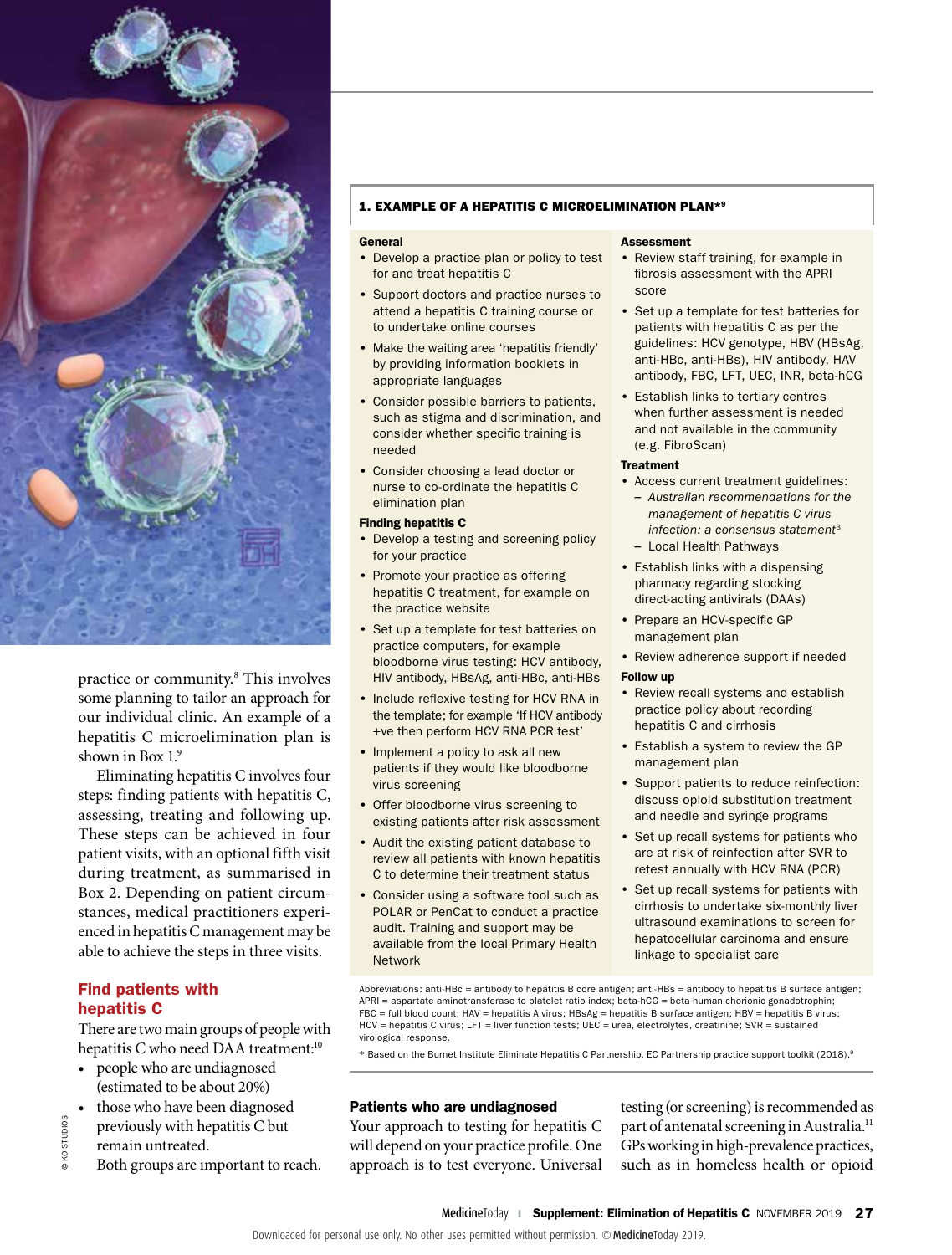# 2. FOUR-VISIT PLAN FOR HEPATITIS C TREATMENT\*

# Visit 1. Find

- Obtain informed consent
- Undertake bloodborne virus screening, including reflexive HCV RNA PCR testing

#### Visit 2. Assess

- Discuss results; if positive for HCV RNA then proceed to pretreatment assessment
- Prepare a General Practice Management Plan (GPMP) and Team Care Arrangement (TCA) if indicated

#### Visit 3. Treat

• Assess APRI score, check for drug interactions, determine treatment, prescribe DAA, discuss adherence

# Visit 3a. On treatment (optional)

- After one month of treatment, review side effects and adherence
- Provide pathology form for an SVR test (HCV RNA PCR, liver function tests) for next visit

#### Visit 4. Follow up

- Twelve weeks after treatment is completed, check HCV RNA PCR and liver function test results
- Review GPMP (TCA)

Abbreviations: APRI = aspartate aminotransferase to platelet ratio index; DAA = direct-acting antiviral; HCV = hepatitis C virus; SVR = sustained virological response.

\* This plan could be completed in three to five visits depending on patient circumstances and medical practitioner experience.

substitution therapy, might consider offering testing to all patients.

Otherwise, testing for hepatitis C is generally based on risk, as discussed in Part 1 of this series.<sup>4</sup> Sometimes, risk factors for hepatitis C may be difficult to identify during a busy GP consultation. In addition, for many patients, risk factors may have occurred in the distant past, such as a period of injecting drug use in their youth.

Most GPs take a social history from new patients, and this is an opportunity to enquire sensitively about risk factors such as current or past injecting drug use, along with recording demographic



Figure 1. Bloodborne virus screen and pretreatment assessment for patients with hepatitis C.<sup>9</sup> Note that the quantitative hepatitis C virus RNA PCR test is optional. A pregnancy test should also be performed if indicated.

variables such as country of birth and sexual behaviour. This information is also crucial for establishing whether there is a need to test for bloodborne viruses such as hepatitis B virus and HIV along with hepatitis C, which can all be performed as part of 'a new patient screen'. Tests included in bloodborne virus screening are shown in Figure 1.9

Existing patients also need to be tested for hepatitis C. There are many opportunities for testing as part of general health checks, sexual health screens, pre-travel check-ups and antenatal screening.

Patients with hepatitis C can also be found by searching the practice management system. Third-party tools such as POLAR ([https://outcomehealth.org.au/](https://outcomehealth.org.au/polar.aspx) [polar.aspx\)](https://outcomehealth.org.au/polar.aspx) and PenCat (https://help. pencs.com.au/dashboard.action) can help find patients with potential risk factors (e.g. abnormal liver function test results) for testing. Advice on using these tools can be obtained from your local Primary Health Network.

# Patients who are diagnosed but not treated

Most people living with hepatitis C have been previously diagnosed. This group of patients includes those who have declined treatment and others who are not engaged in regular medical care. Many people living with hepatitis C belong to marginalised populations and may have limited contact with the healthcare system. They are also an important group to engage and to support into treatment. A GP outreach project, the Kombi Clinic, that aims to engage and support people with hepatitis C, especially marginalised populations, into treatment is described in Box 3.

#### Assess patients

Assessment of patients was covered in Part 2 of this series.<sup>5</sup> The initial test to diagnose hepatitis C is a hepatitis C antibody test. If the result is positive then current infection needs to be confirmed with a qualitative hepatitis C virus (HCV)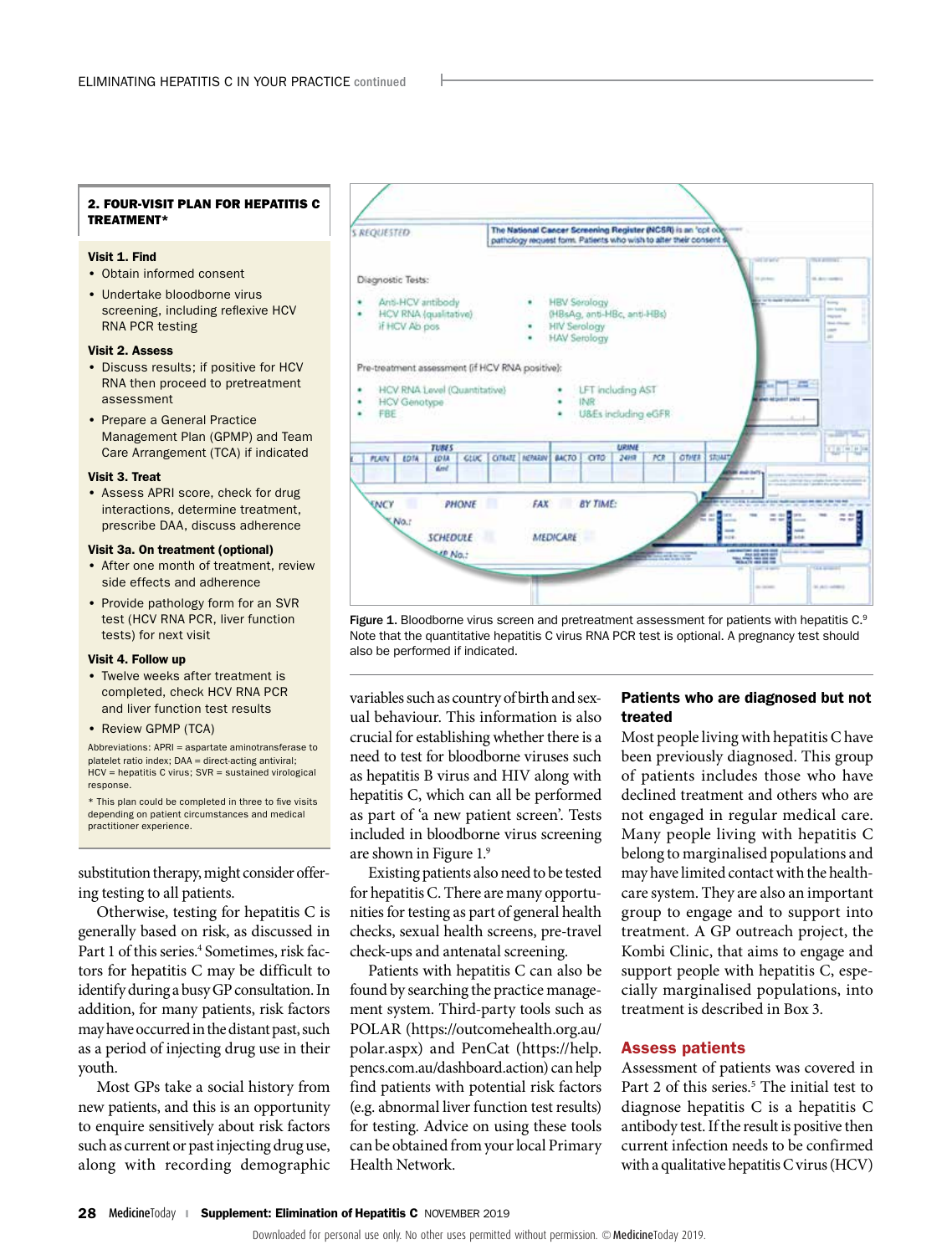RNA PCR test. If this result is positive then it is followed by HCV genotyping.

Other recommended blood tests after diagnosis of chronic hepatitis C are shown in Figure 1. They include tests:

- to detect hepatitis A, hepatitis B and HIV infection (if not already performed)
- to assess renal and liver function
- to exclude pregnancy.

The most complex part of pretreatment investigation is assessing for advanced liver disease. Patients with cirrhosis need specialist referral and may require changes to the treatment regimen. Most patients do not have cirrhosis and can be treated easily in general practice.

Steps in patient assessment for advanced liver disease are shown in the Flowchart.<sup>9</sup> A simple assessment that can be performed with the results of a full blood count and liver function testing is the aspartate aminotransferase to platelet ratio index (APRI). APRI calculators are available online (e.g. [www.hepatitisc.](https://www.hepatitisc.uw.edu/page/clinical-calculators/apri) [uw.edu/page/clinical-calculators/apri\)](https://www.hepatitisc.uw.edu/page/clinical-calculators/apri). If the APRI score is less than 1.0 then cirrhosis is unlikely, and the patient can be treated without further investigation (see the case study in Box 4). If the APRI score is 1.0 or more then the patient needs further assessment.

The most useful next investigation is transient elastography, such as FibroScan. In many parts of Australia, this investigation can be performed by a specialist nurse at the GP clinic or local hospital (Figure 2).

# Treat with DAAs

Hepatitis C treatment is straightforward, as described in Part 3 of this series.<sup>6</sup> DAA therapy for hepatitis C became available in March 2016 and has continued to evolve. Treatment options are based on the national guidelines, *Australian recommendations for the management of hepatitis C virus infection: a consensus statement (September 2018)*. 3

The choice of DAA medication depends on:

# 3. THE KOMBI CLINIC: ENGAGING AND SUPPORTING PEOPLE WITH HEPATITIS C INTO TREATMENT

The Kombi Clinic is a mobile hepatitis C diagnostic and treatment clinic run by Brisbane GPs Matt Young and Joss O'Loan. They take the clinic, housed in a 1975 pine lime-coloured Kombi van, to drug rehabilitation centres, hostels, homeless shelters and the streets of South East Queensland. The clinic has a team of four: two GPs, a phlebotomist and a registered nurse who performs transient elastography scans (FibroScans).

'Destigmatising hepatitis C and intravenous drug use by rocking up in a Kombi, wearing loud pink flamingo Hawaiian shirts and cranking out the rock 'n' roll is vital', said GP Matt Young. 'It helps engage people who have been marginalised by mainstream, more formally dressed medical professionals.'

The clinic also embeds medical students, registrars and other GPs to encourage their learning 'the ropes' of hepatitis C eradication.



Figure. Clinic staff Joss O'Loan, Mim O'Flynn, Matt Young and Christie Hoger outside the Kombi Clinic.

Photo courtesy of Andrea Macleod, City North News, Brisbane, Qld.

- HCV genotype
- presence of cirrhosis
- presence of hepatitis B or HIV coinfection
- patient's renal function
- potential drug interactions and
- patient or provider preference.

Potential drug interactions can be checked using the University of Liverpool's online interaction checker [\(www.](http://www.hep-druginteractions.org/checker) [hep-druginteractions.org/checker\)](http://www.hep-druginteractions.org/checker).

There are two regimens that can be used for any HCV genotype (pangenotypic). Their characteristics are summarised in the Table.

Minimal monitoring is required during treatment. Many medical practitioners see the patient after four weeks to check on adherence and side effects, but pathology testing is no longer generally needed.

GPs who are not experienced in hepatitis C treatment need to have the treatment plan signed off by a specialist (gastroenterologist, hepatologist or infectious diseases physician). They can communicate with the specialist by telephone, email or fax. A proforma can be used, such as:

• *Remote consultation request for initiation of hepatitis C treatment* form from the Gastroenterological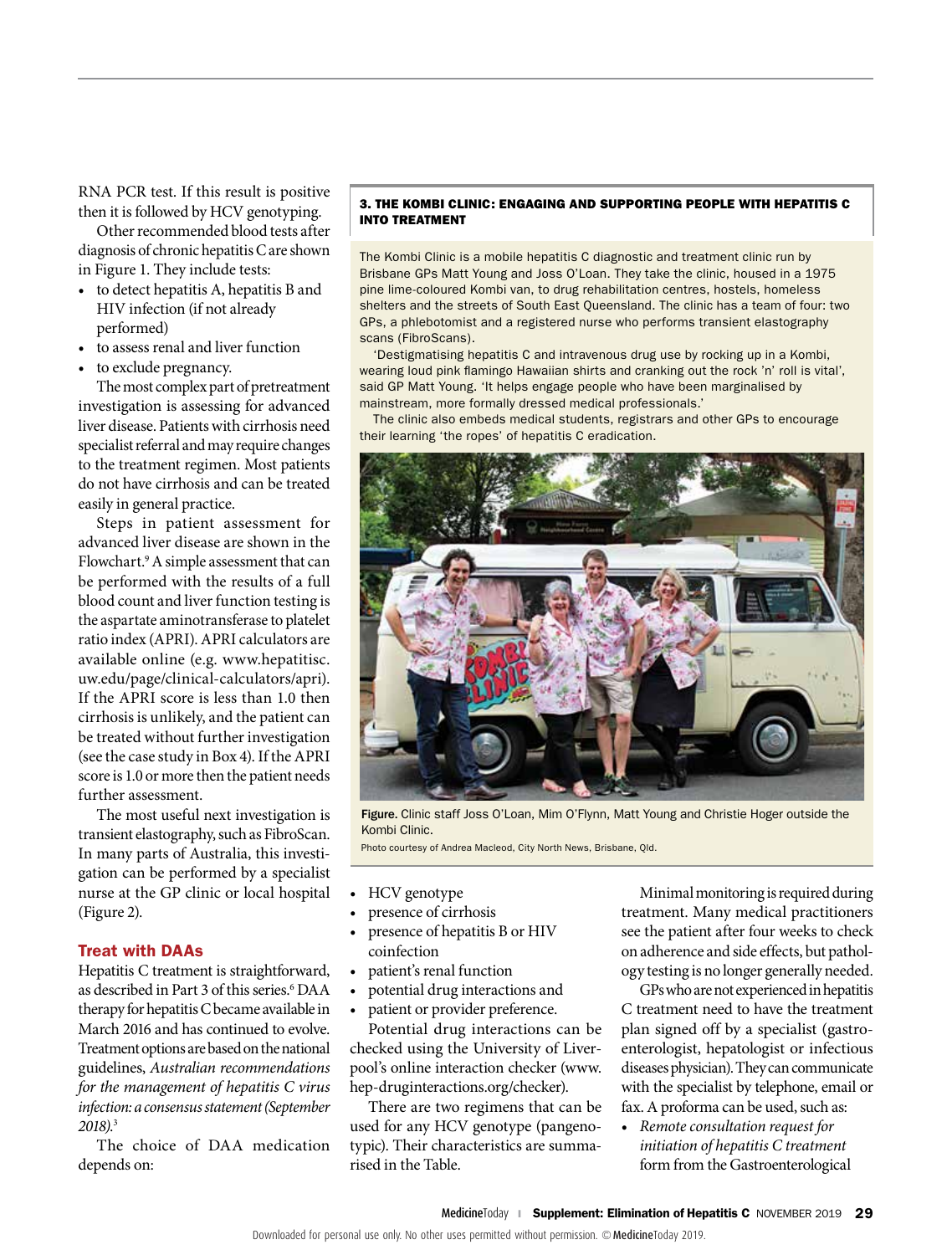

Abbreviations: APRI = aspartate aminotransferase to platelet ratio index; PCR = polymerase chain reaction.

\* Adapted from Burnet Institute Eliminate Hepatitis C Partnership. EC partnership practice support toolkit (2018).9

† An APRI calculator is available at: www.hepatitisc.uw.edu/page/clinical-calculators/apri

‡ FibroScan is not approved for use in people younger than 18 years, pregnant women, people with ascites and people with a pacemaker or implantable defibrillator. FibroScan and APRI results should be interpreted in conjunction with a full clinical picture by a trained clinician.

§ Appropriate specialists include gastroenterologists, hepatologists and infectious disease physicians, depending on local referral processes.

Figure 2. Hepatology nurse specialists can provide support to GPs managing patients with hepatitis C, performing mobile FibroScan assessments and giving advice to patients around treatment. Here, hepatitis nurse specialist Dianne How Chow advises GP registrar Jacqueline Nicholson on FibroScan results of a patient presenting for hepatitis C treatment.



Society of Australia (http://cart.gesa. org.au/membes/files/Resources/ Hepatitis%20C/Remote\_consultation\_ form\_updated\_Aug\_2017.pdf)

• Reach-C interactive webpage (https:// reach-c.ashm.org.au ).

# Follow up

Follow up of patients is essential after DAA treatment, as described in Part 4 of this series.<sup>7</sup> The key date for follow up is 12 weeks after completion of therapy. A negative HCV RNA PCR result at this time indicates hepatitis C cure, termed a sustained virological response (SVR12). This is truly a 'miracle of modern medicine' and a delightful message to convey to a patient.

Patients who are cured and have normal liver function test results and early liver disease need no further follow up, unless there is ongoing exposure to HCV, such as continuing injecting drug use. If liver function test results continue to be raised, indicating liver disease, or the patient has been diagnosed with cirrhosis then they need specialist review.

Patients with cirrhosis need lifelong monitoring with six-monthly liver ultrasound examinations because of the risk of hepatocellular carcinoma. Monitoring can be done by the GP or specialist. Built-in recall systems in GP software are helpful for this.

30 MedicineToday **I Supplement: Elimination of Hepatitis C** NOVEMBER 2019

Downloaded for personal use only. No other uses permitted without permission. © MedicineToday 2019.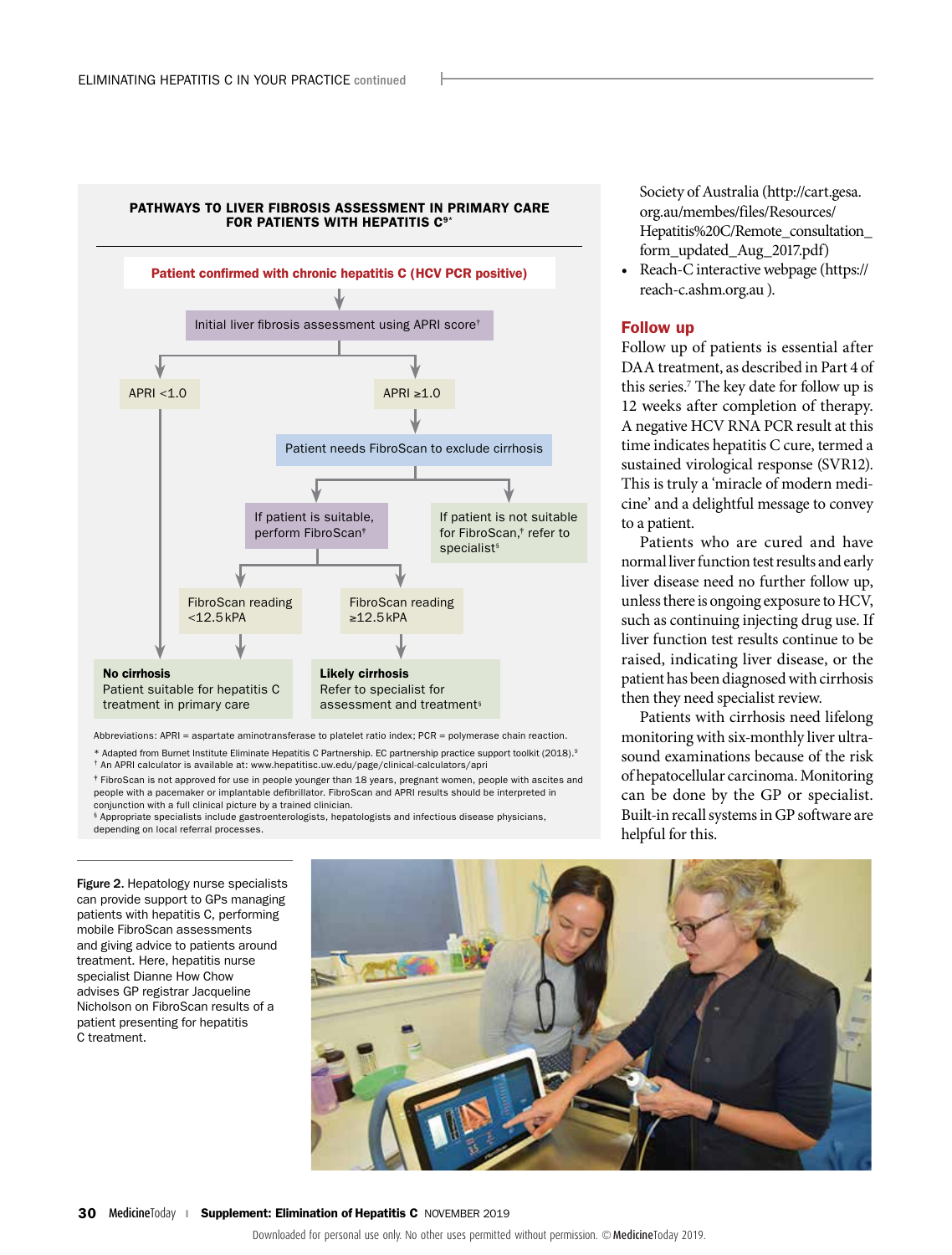HCV reinfection is possible as past infection does not provide any immunity to reinfection. Patients with an ongoing risk of HCV infection (e.g. continuing injecting drug use) need regular HCV RNA PCR tests at least once a year as long as they remain at risk. Note that the HCV antibody test will most likely give positive results for life, and this test is thus not useful for monitoring for reinfection and does not need to be repeated.

# Complete patient care

Most people living with hepatitis C have comorbidities.12 These can be:

- hepatitis C-related, such as cirrhosis, liver failure and type 2 diabetes
- associated with hepatitis C acquisition, such as injecting drug use and imprisonment
- associated with marginalisation and poverty, such as smoking, alcohol abuse and mental illness.

These problems require ongoing GP care and sometimes referral to other healthcare workers.

Some health problems that are more common in people living with hepatitis C are listed in Box 5. These health problems will probably persist after curative treatment of hepatitis C and impact on quality of life. Patient engagement in hepatitis C care can provide an opportunity to consider other health problems. Patients should be offered appropriate health screening according to the guidelines of the Royal Australian College of General Practitioners.<sup>13</sup>

Preventing reinfection is important. This may include offering opioid substitution therapy and encouraging safer

# 4. CASE STUDY: A PATIENT WITH A PAST DIAGNOSIS OF HEPATITIS C

#### Presentation

Tim is a 48-year-old new patient to your practice. He has heard from a friend that you 'know something about hepatitis C'. He reports that he was diagnosed with hepatitis C in the early 1990s after a car accident and blood transfusion when he was overseas. He has not done anything about it in the past but is now keen to have treatment. He is well apart from mild asthma treated with a regular inhaled corticosteroid and as-required inhaled salbutamol. He smokes about 10 cigarettes daily and drinks two to four beers on an average day.

#### Assessment

You order hepatitis C virus (HCV) genotyping and standard pathology tests. Results show that Tim is infected with HCV genotype 1. His AST to platelet ratio index (APRI) calculated with an online calculator is 0.609 (Figure). Hepatitis B serology indicates he is immune to hepatitis B. All other test results are normal.



Figure. APRI result for Tim from an online calculator (www.hepatitisc.uw.edu/page/clinical-calculators/apri).

#### Management

You check for any potential drug interactions between Tim's current medication and hepatitis C direct-acting antiviral (DAA) therapy at the University of Liverpool online checker [\(www.hep-druginteractions.org/checker](http://www.hep-druginteractions.org/checker)). As you are a new DAA prescriber, you complete and submit the Reach-C interactive form with the suggestion that Tim could be treated with either of the two pangenotypic DAA regimens. You receive a response the following day confirming your choice of DAA.

At Tim's next visit you discuss with him the results of the blood tests and his preference between the two DAA regimens. After telephoning the PBS for a PBS authority, you write Tim a DAA prescription and advise him that the pharmacy will likely need 24 hours' notice to fill the prescription.

#### Follow up

Tim returns to see you 12 weeks after he completes DAA treatment. He reports taking almost all doses of the DAA with mild nausea as the only adverse effect. You order an HCV RNA PCR test, which is negative, and liver function tests, which have normal results.

Tim is delighted when you tell him that he is cured and does not need any further follow up. As part of his long-term care you discuss his smoking and alcohol use.

injecting (e.g. needle and syringe exchange). It is also helpful to encourage patients to support their partner and friends to access hepatitis C treatment, which will also reduce the likelihood of reinfection.

# Treating hepatitis C around Australia

GP referral to a specialist is a longstanding model, and referral is appropriate for patients with advanced liver disease or major comorbidities, such as chronic

|  | <b>TABLE. PANGENOTYPIC DAA REGIMENS FOR PEOPLE WITH HEPATITIS C WHO ARE TREATMENT-NAIVE WITH NO CIRRHOSIS3*</b> |
|--|-----------------------------------------------------------------------------------------------------------------|
|  |                                                                                                                 |
|  |                                                                                                                 |
|  |                                                                                                                 |
|  |                                                                                                                 |

| <b>Formulation (daily dose)</b>                            | Tablets per day  | <b>Treatment</b><br>duration | Recommended<br>relation with food | <b>Renal impairment</b><br>(eGFR <30mL/min/1.73 m <sup>2</sup> ) |  |
|------------------------------------------------------------|------------------|------------------------------|-----------------------------------|------------------------------------------------------------------|--|
| Glecaprevir/pibrentasvir (300 mg/120 mg)                   | Three once daily | 8 weeks                      | With food                         | No dose adjustment required                                      |  |
| Sofosbuvir/velpatasvir (400 mg/100 mg)                     | One once daily   | 12 weeks                     | With or without food              | Not recommended                                                  |  |
| Abbreviation: eGFR = estimated glomerular filtration rate. |                  |                              |                                   |                                                                  |  |

Abbreviation: eGFR = estimated glomerular filtration rate.<br>\* Adapted from Hepatitis C Virus Infection Working Group. Australian recommendations for the management of hepatitis C virus infection: a consensus statement (Sept